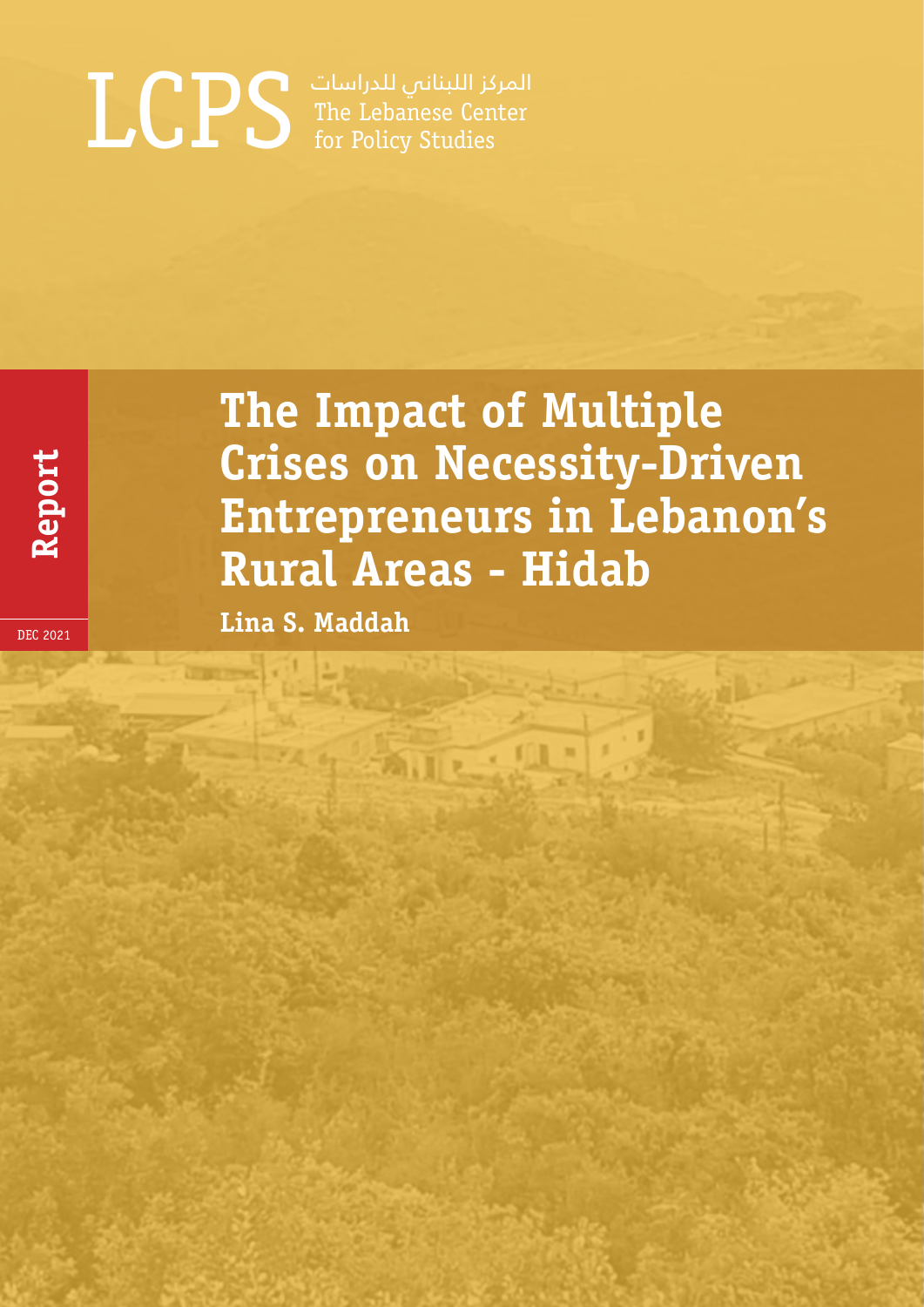Founded in 1989, the Lebanese Center for Policy Studies is a Beirut-based independent, non-partisan think tank whose mission is to produce and advocate policies that improve good governance in fields such as oil and gas, economic development, public finance, and decentralization.

This project is supported by a grant from the Center for International Private Enterprise in Washington, D.C.

Copyright© 2021 The Lebanese Center for Policy Studies Designed by Polypod Executed by Dolly Harouny

Sadat Tower, Tenth Floor P.O.B 55-215, Leon Street, Ras Beirut, Lebanon

T: + 961 1 79 93 01 F: + 961 1 79 93 02 info@lcps-lebanon.org www.lcps-lebanon.org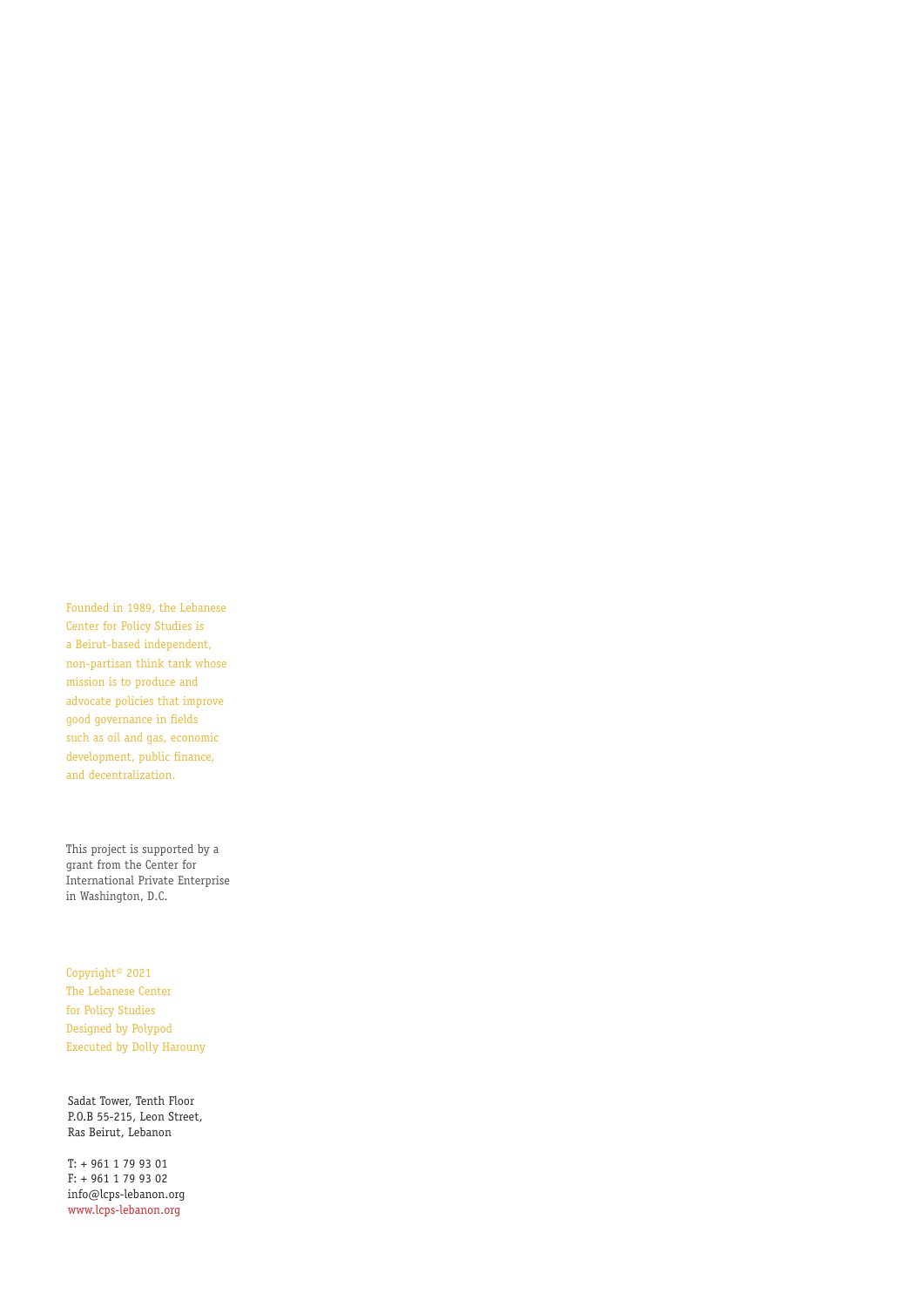# **The Impact of Multiple Crises on Necessity-Driven Entrepreneurs in Lebanon's Rural Areas - Hidab**

#### **Lina S. Maddah**

Lina S. Maddah is an Economic Researcher at the Lebanese Center for Policy Studies (LCPS). Her areas of work include economic development, regional economics, industrial location, firm dynamics, and cultural and creative industries (CCIs). Maddah holds a Ph.D. in Economics from Universitat Rovira i Virgili (URV), Spain. Before joining LCPS, she completed an internship at the Organisation for Economic Co-operation and Development (OECD) in Venice, Italy; was a visiting researcher at the Regional Economics Applications Laboratory at UIUC, USA; and an economic researcher at the Department of Economics at URV-Spain. She is the recipient of the Martí i Franquès COFUND Fellowship (2017-2020), a project funded by the European Commission. She has participated in several national and international economic platforms that dealt with regional science, CCIs and local development, and economic geography.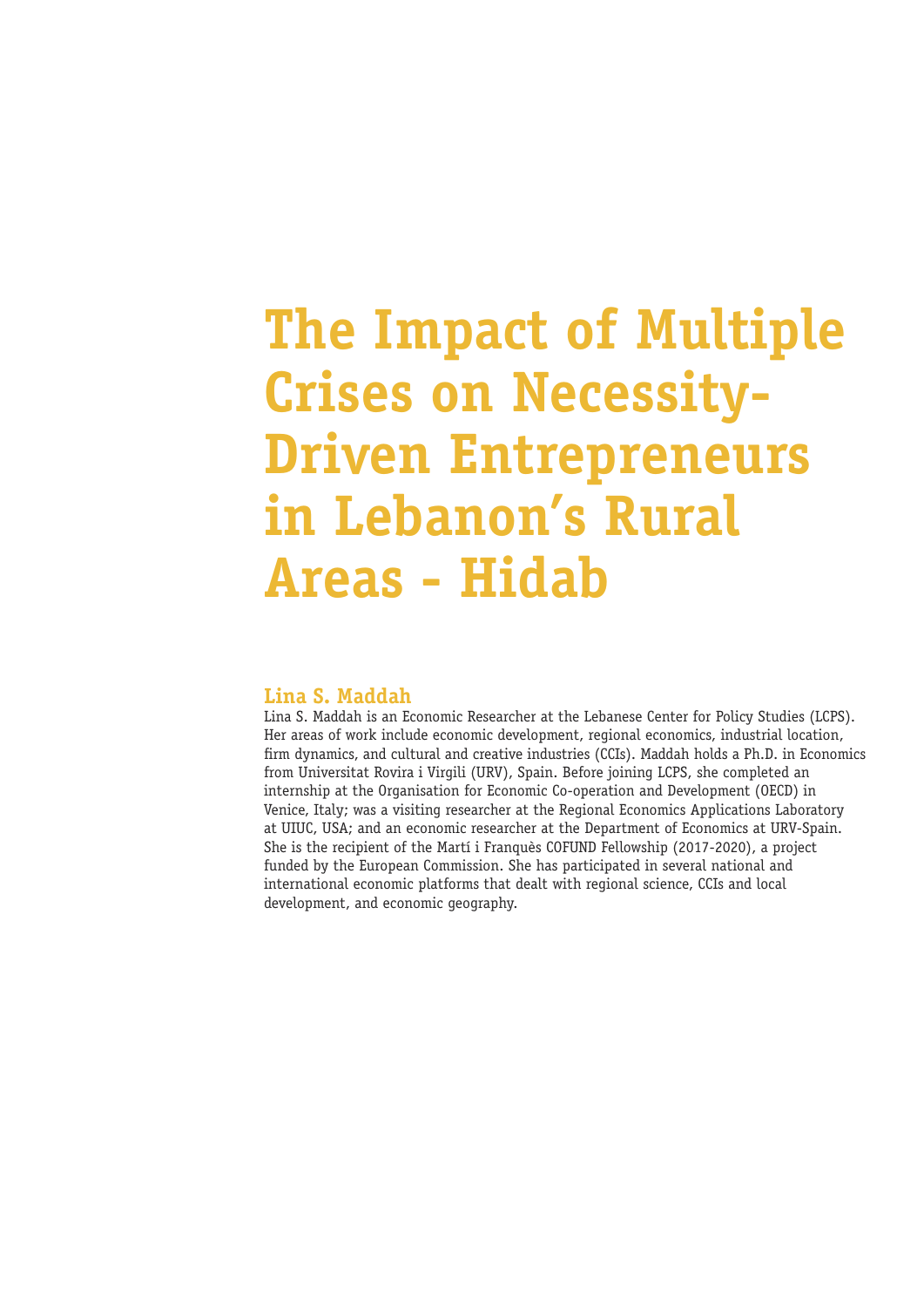*The multiple crises—the financial meltdown, the Covid pandemic, and the port explosion—that have struck Lebanon over the past few years have left small businesses and necessity-driven entrepreneurs (NDEs) struggling for survival, with little or no government assistance. Many NDEs were established originally to cope with difficult economic conditions, and in light of the successive crises, these businesses are struggling to survive. This report is part of a larger project that explores the challenges NDEs in Lebanon's rural areas are facing, and to offer policy options for local governments to support them.* 

*To carry out the study, three districts from three different governorates were selected for comparative analysis: Rashayya-Bekaa, Fnaidek-Akkar, and Hidab Qattine-South Lebanon. The selection process was based on economic fundamentals, geographical diversity, and rurality characteristics.*

*In order to pinpoint the challenges that NDEs are facing to remain operational and sustainable in the current crisis, a qualitative research methodology was deployed for data collection. Two data collection methods were used: (1) one-on-one interviews with local decision-makers in each district, (2) focus group discussions with necessity-driven entrepreneurs from the selected sub-sectors in the three districts. For each focus group discussion, up to seven entrepreneurs were recruited from the identified sub-sectors.* 

*This report is the third of a planned series on Lebanon's rural areas, focusing on several towns in Jezzine District, including Hidab (population 600-700), Qaytouleh (4,000-4500 inhabitants), Snayya, Rimat, and Saydoun, which from here on will be referred to as 'Hidab.' The report concludes with policy recommendations to avoid conventional policy pitfalls, which often disregard the role of municipalities in local economic development. It also highlights the need for a more inclusive entrepreneurial rural policy in Lebanon by: (1) empowering NDEs locally, (2) fostering economic growth, particularly in the agricultural sector, (3) enhancing regional networks, (4) engaging the youth, and (5) empowering women.*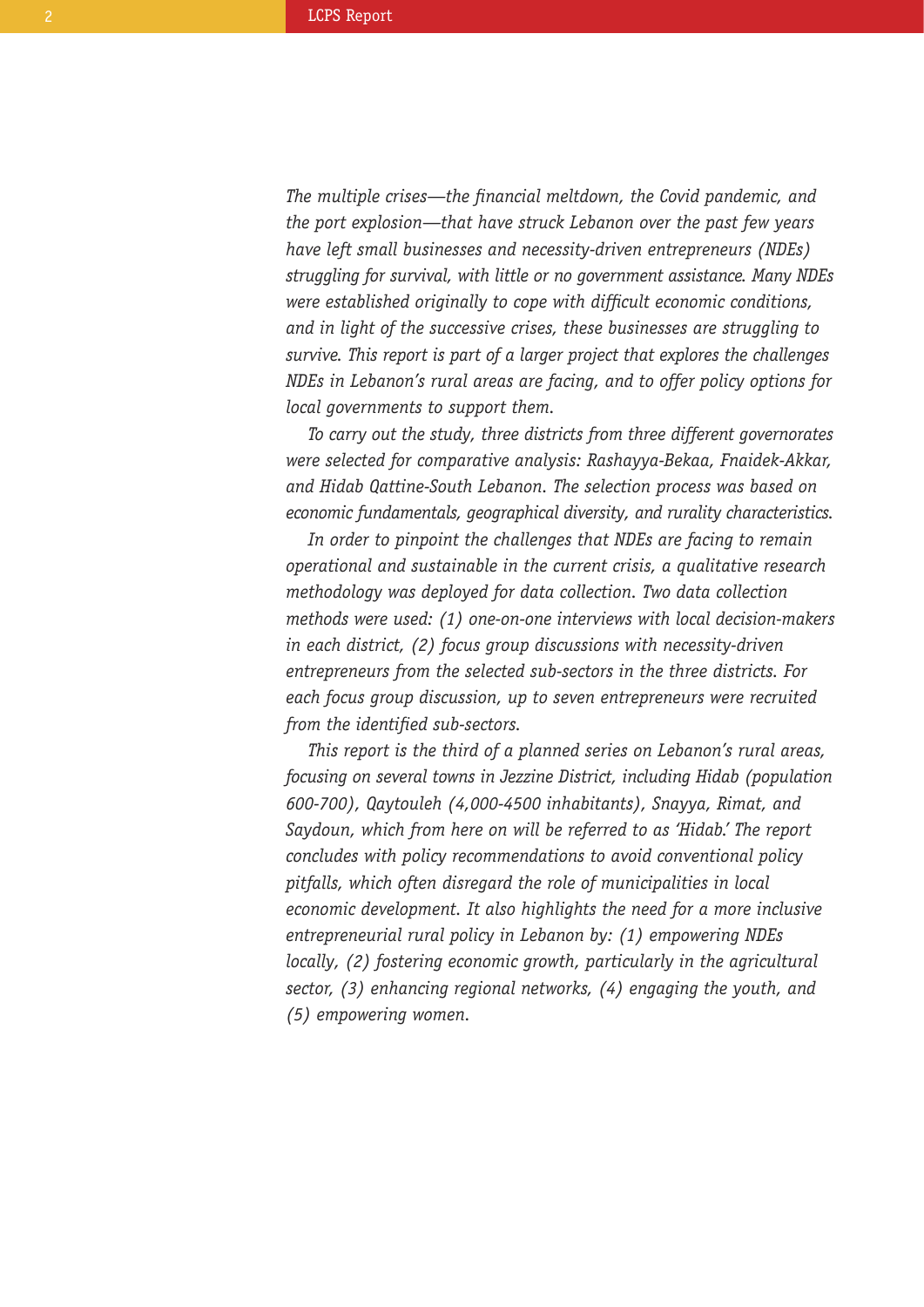## **Introduction**

The crises confronting the Lebanese people, both economically and socially, are inflicting a catastrophic toll on NDEs in the local economies of rural areas. This report aims to highlight a range of challenges confronting NDEs, which have exacerbated the already vulnerable nature of these businesses, highlighting the need for assistance to weather this critical situation. Given the lag in any form of relief from the national government, we must look for local solutions to support small businesses that can play a role in entrepreneurial survival and recovery.

The purpose of this report is threefold: (1) to explore the challenges NDE's are facing in Hidab, (2) to assess the effects of the pandemic, the economic/financial crisis, and the Beirut port explosion on NDEs in Hidab, and government policy responses, and (3) to provide policy recommendations tailored to each active economic sector (the agricultural sector, food-processing industries, and artisan-based manufacturing activities) which take into account the characteristics of Hidab. This is of paramount interest to NDEs, researchers, policymakers, NGOs (international and local), and other stakeholders.

Fieldwork in Hidab began on 9 June 2021 with five in-depth interviews with key individuals (officials, local leaders, and activists), followed by four focus groups on the 20th and 21st of the same month, including both female and male participants above 18. By definition, NDEs are individuals who started a business due to a lack of better options rather than because they saw the start-up as an opportunity. In this sense, they were pushed into entrepreneurship because all other options were absent or unsatisfactory.

This study includes two types of NDEs: Older NDEs which started operations before the financial and economic crises—many of these entrepreneurs have a low level of education and therefore had few employment opportunities. The second group are the new entrepreneurs who established their businesses as a response to the financial and economic crises, primarily due to either losing their job, going bankrupt (lost their savings), or found their retirement inadequate. The NDEs that were identified in Hidab fall within several sectors: (1) Agriculture: apiculture, animal farms, livestock, and poultry, (2) Food processing industry: homemade provisions and distillation, and (3) Arts and crafts: soap making.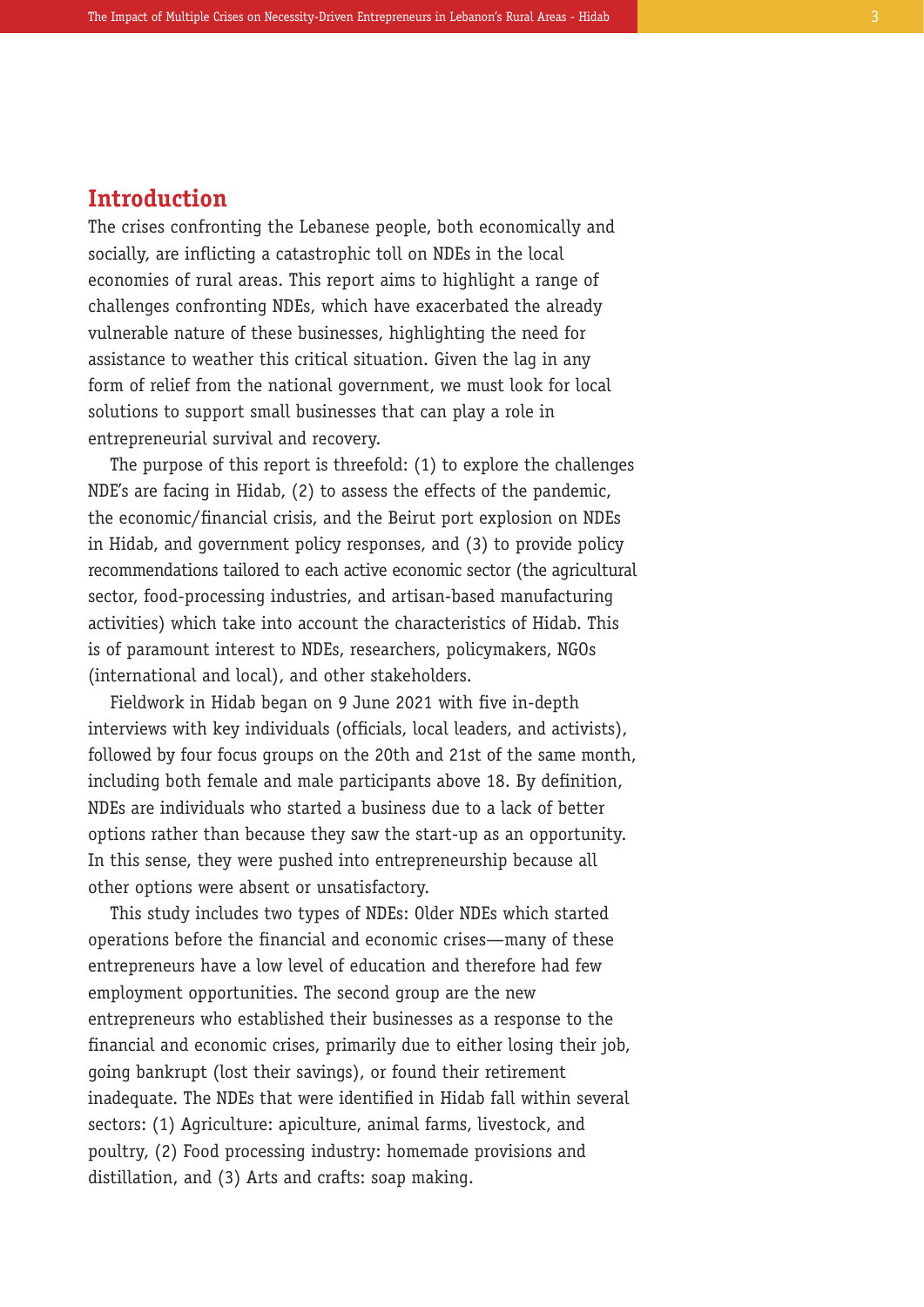#### **Main Findings: Sectoral Analysis I**

Due to the hardship and challenges that people of Hidab face, a growing number of NDEs have emerged. The main objective of this report is to assess the short-term effects of multiple crises on NDEs in Hidab. Generally speaking, the effects of the multiple crises on NDEs are relatively uniform, irrespective of the sector they operate in, or the nature and lifecycle of their businesses.

#### Agriculture

Findings from the study have presented several peculiarities that should be highlighted regarding the NDEs that have turned to the agricultural sector in Hidab. It is important to note that despite all the challenges that Hidab faces, several opportunities are present in the agricultural sector. Also, with regards to the type of agriculture that people are resorting to in the area, participants expressed interest in organic and hydroponic agriculture.

**Challenges and difficulties:** NDEs interviewed spoke about a number of challenges including 'Pine Forest' disease.

**'When this insect destroyed the pine trees, 14 villages were badly affected, as they live off of pine agriculture. To heal this forest should be a priority, but no one cares.' —Hidab farmer** 

- A rise in crop theft.
- Increased challenges in dealing with stakeholders: Credibility and trust among suppliers, laborers, and customers have fallen dramatically.
- Official nepotism and mismanagement: Farmers receive little or no support from the government and the relevant ministries.
- Rising costs of pesticides, fertilizers, seeds, and fuel.
- **Inadequate infrastructure.**
- Lack of access to financial resources (credit and insurance)
- $\blacksquare$  High transaction costs and low productivity, resulting in low revenues.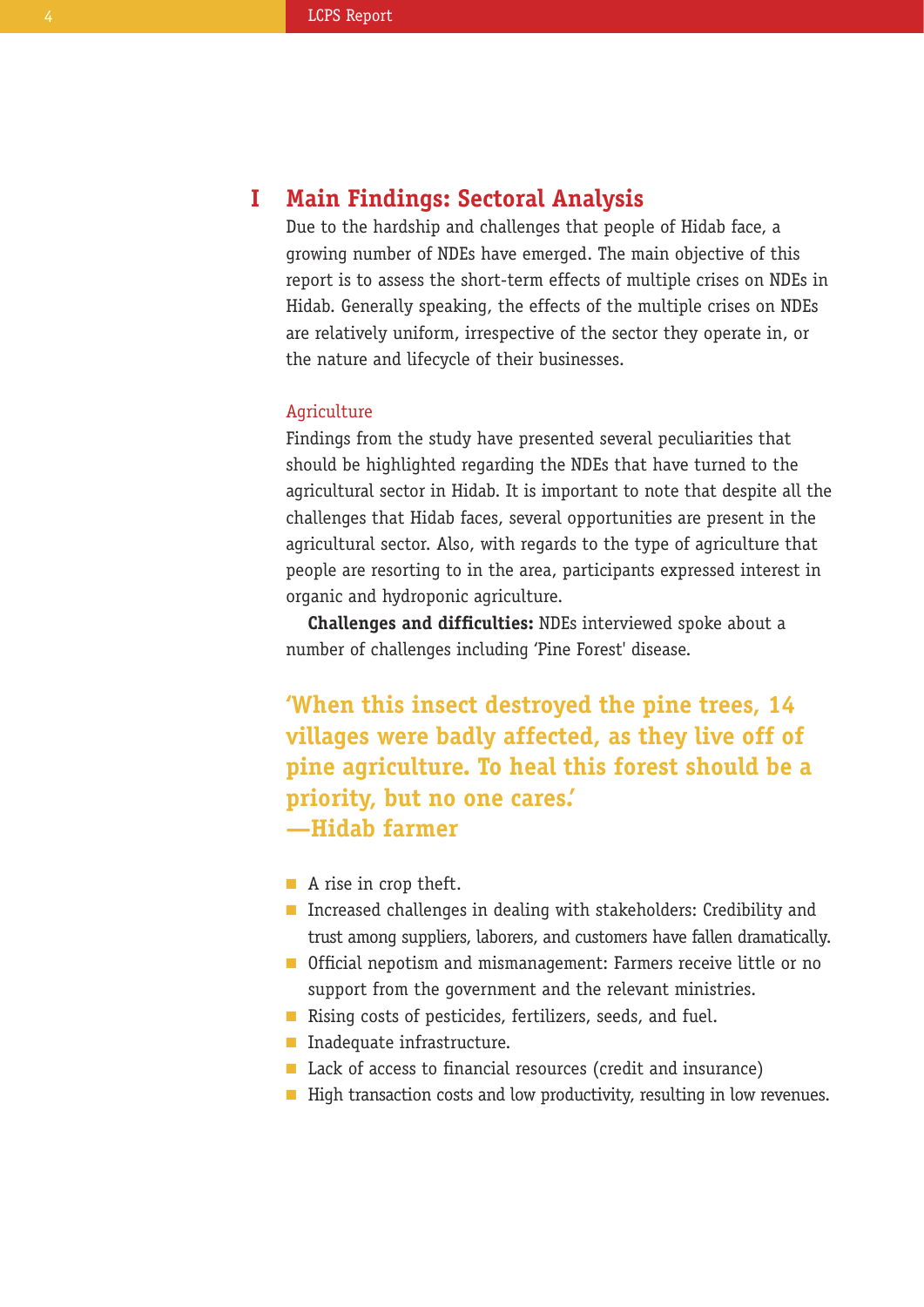**Dealing with the challenges:** Hidab's farmers adopted various measures in an attempt to cope with the challenges confronting them, including:

- Cultivating only part of their land, in order to reduce costs.
- **Resorting to family members to do the work instead of laborers.**
- $\blacksquare$  Exporting their products, an ideal solution for their sustainability.

#### Animal Farms, Livestock, and Poultry

Many animal farms with cows, goats, chickens, and rabbits were started by people who have either lost their jobs or their deposits in banks, due to the ongoing economic crisis. Unable to find new employment opportunities, they decided to launch their own enterprises.

When they established their animal farms, they thought they would be creating job opportunities for others in their area, but they ended up doing most of the work on their own or with the help of their family to reduce costs. Also, in terms of the effect of the crisis on the production cycle, participants have expressed that it dramatically varies according to the product—milk, for example, remains in high demand, while eggs have become expensive and are often sold at a loss.

**Challenges and difficulties:** Participants expressed difficulty in accessing fodder, compounded by government officials who provide subsidized but low-quality animal feed, in addition to the increasing cost of production (such as the cost of containers, carton box for eggs, and plastic pales for milk).

# **'A carton box price is now equal to the price of five eggs!' —Hdaib chicken farmer**

#### Apiculture (Beekeeping)

The majority of the beekeepers in Hidab are relatively new. For a few, it started as a hobby, but then became a key source of livelihood after losing their jobs, leading many of them to return to their villages.

**Challenges and difficulties:** The main challenges facing beekeepers in Hidab are due to the ongoing economic and financial crisis, in addition to other difficulties having to do with the theft of beehives and the types of pesticides being used.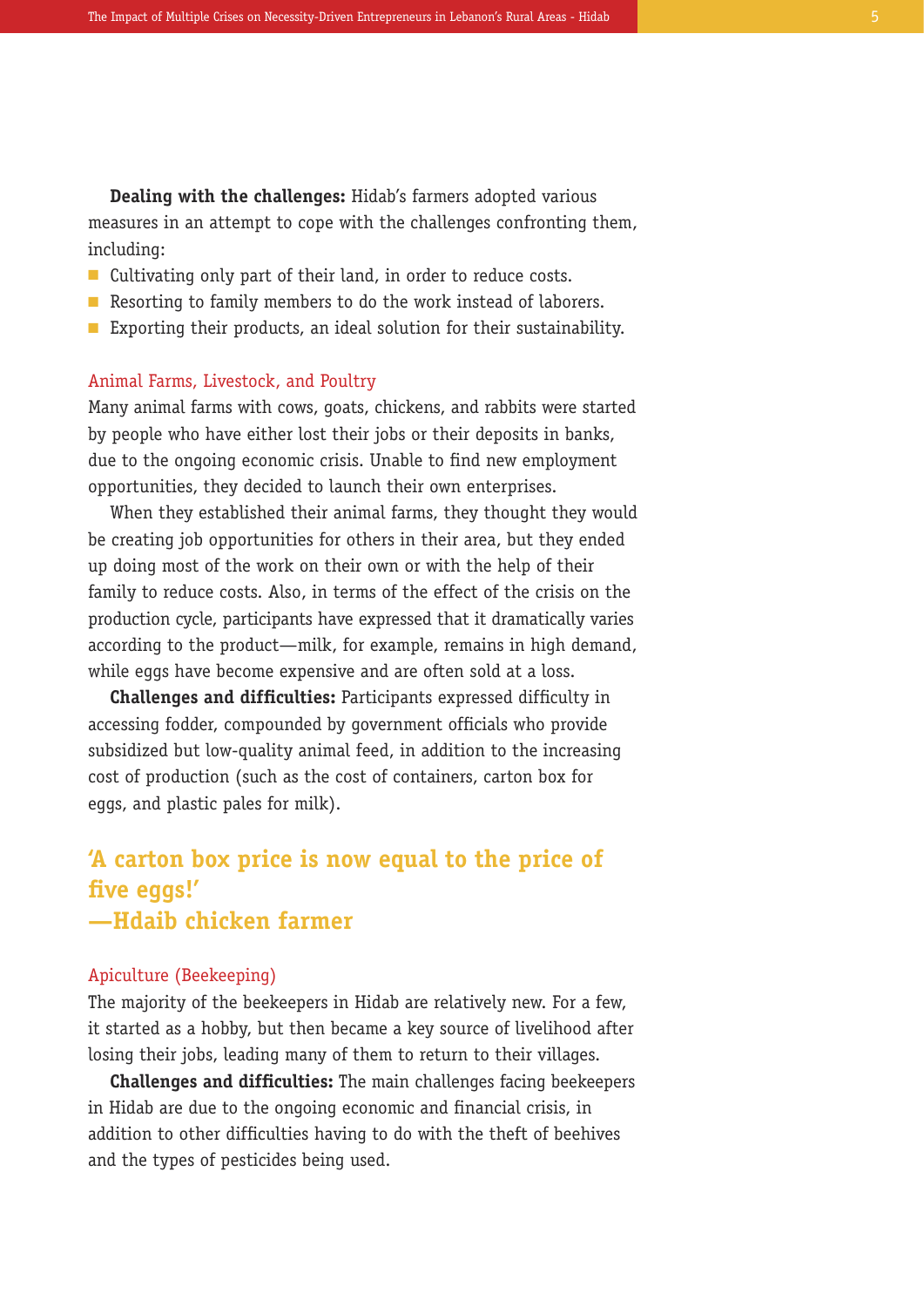#### Food Processing Industry: Homemade Provisions

The homemade provision business has significantly increased in the last few years in Hidab, with a high participation among women, many of whom are housewives who found themselves in need of additional income to support their families. Homemade provision products in Hidab include thyme, kishik, pickles, stacked eggplants, grenadine and tomato molasses, jams, and dairies. Some of these carry brand names such as Bibos' Food, Atayeb, Mounetna a Tarikitna. Almost all the women working in homemade provision do not have higher education degrees, with one exception in Hidab.

Two years ago, USAID had organized a workshop in Hidab on health and safety requirements, as well as calculating costs and pricing, for those working in home provision.

**Challenges and difficulties:** Participants involved in this sector reported two main challenges: 1) Returns are relatively low, given the amount of work and cost involved. 2) The branding process is slow and long, leaving many products without a brand name, which in turn impacts pricing.

# **'When our products are branded, we can sell at better prices.' —Hidad home provision worker**

#### Distillation

The distillation of orange blossom, roses, scented herbs, and grapes (to make arak, a traditional alcoholic drink) is an old micro-business in Hidab, and is often done by men. According to residents, distillation used to be a 'good vocation' with a decent income, but today this business has become unrewarding. This is due to the challenges and difficulties that this sector is facing.

**Challenges and difficulties:** The high cost of herbs and flowers, which can only be purchased in the Bekaa and coastal cities, in addition to the rising cost of bottles and containers.

**Dealing with the challenges:** NDEs in distillation often resort to reducing the quantity of production, in addition to prioritizing concentrated oil essences over distilled water products.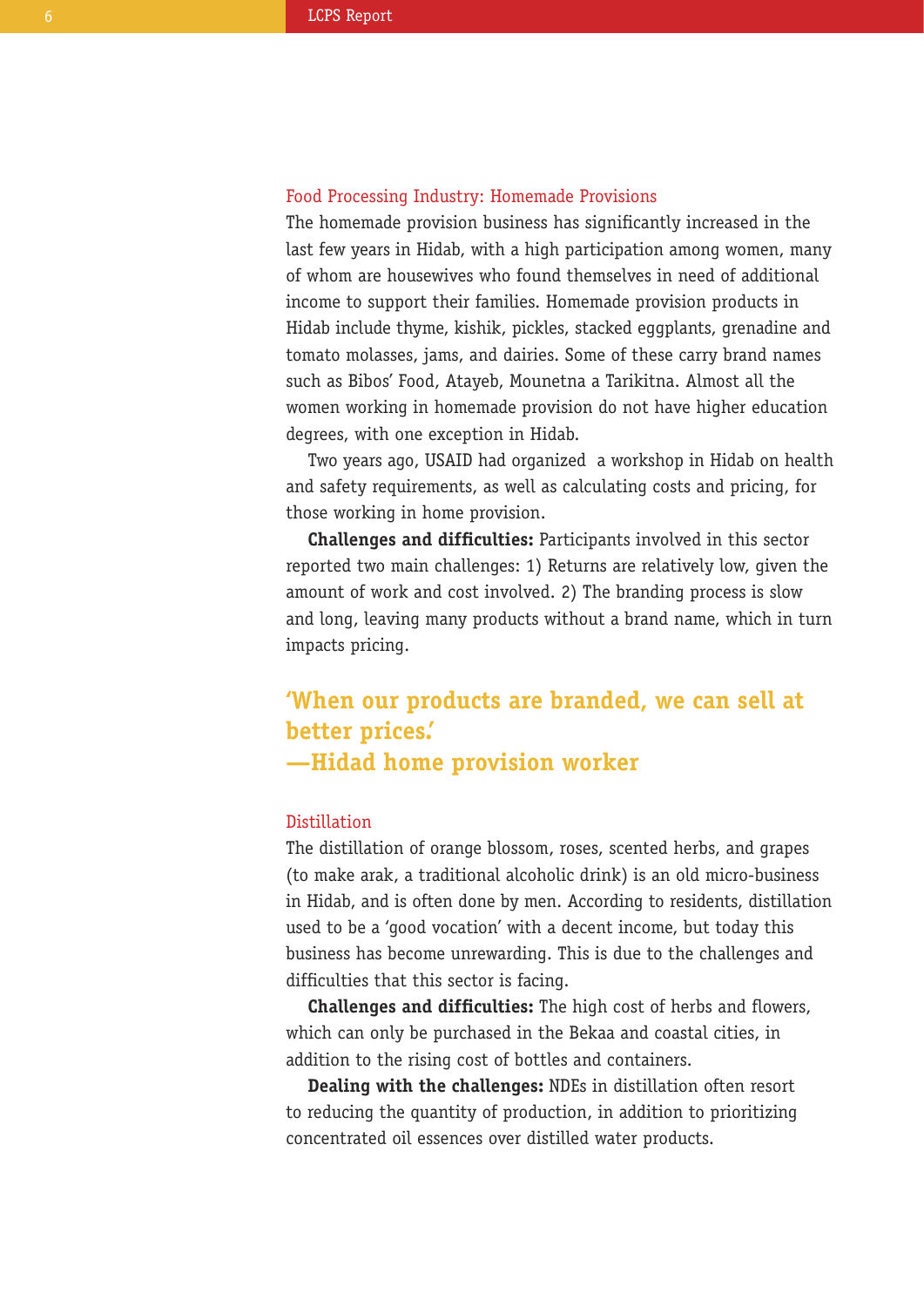#### Arts and Crafts: Soap Making

Soap making has rebounded in Hidab in the last two years, after the Ministry of Social Affairs organized a two-month workshop on soap making in Jezzine. This workshop encouraged women to get involved in this business, after many of them came to settle in their villages due to the Covid-19 pandemic and economic hardship.

Soap making NDEs in Hidab were determined to push their business a little further than traditional soap making. They chose to upgrade and innovate by, for example, registering brand names for their products, such as: Ansi (a soap for skincare and treatment, made from olive oil, honey, milk, and herbal essence) and Spolio (a liquid soap made of olive oil and other ingredients.

**Challenges and difficulties:** The challenges faced by this sector are mainly grouped into two categories. The first is related to the severe economic crisis and its impact on the costs of production. The second is related to the difficulty in registering brands, primarily due to government bureaucracy.

# **'I wanted to design a special plastic container for my brand, but it was too expensive, so I gave up.' —Hidab soap maker**

**Dealing with the challenges:** In order to confront these challenges, NDEs are decreasing the quantity of their soap production, because they refuse to compromise the quality after gaining their customers' trust.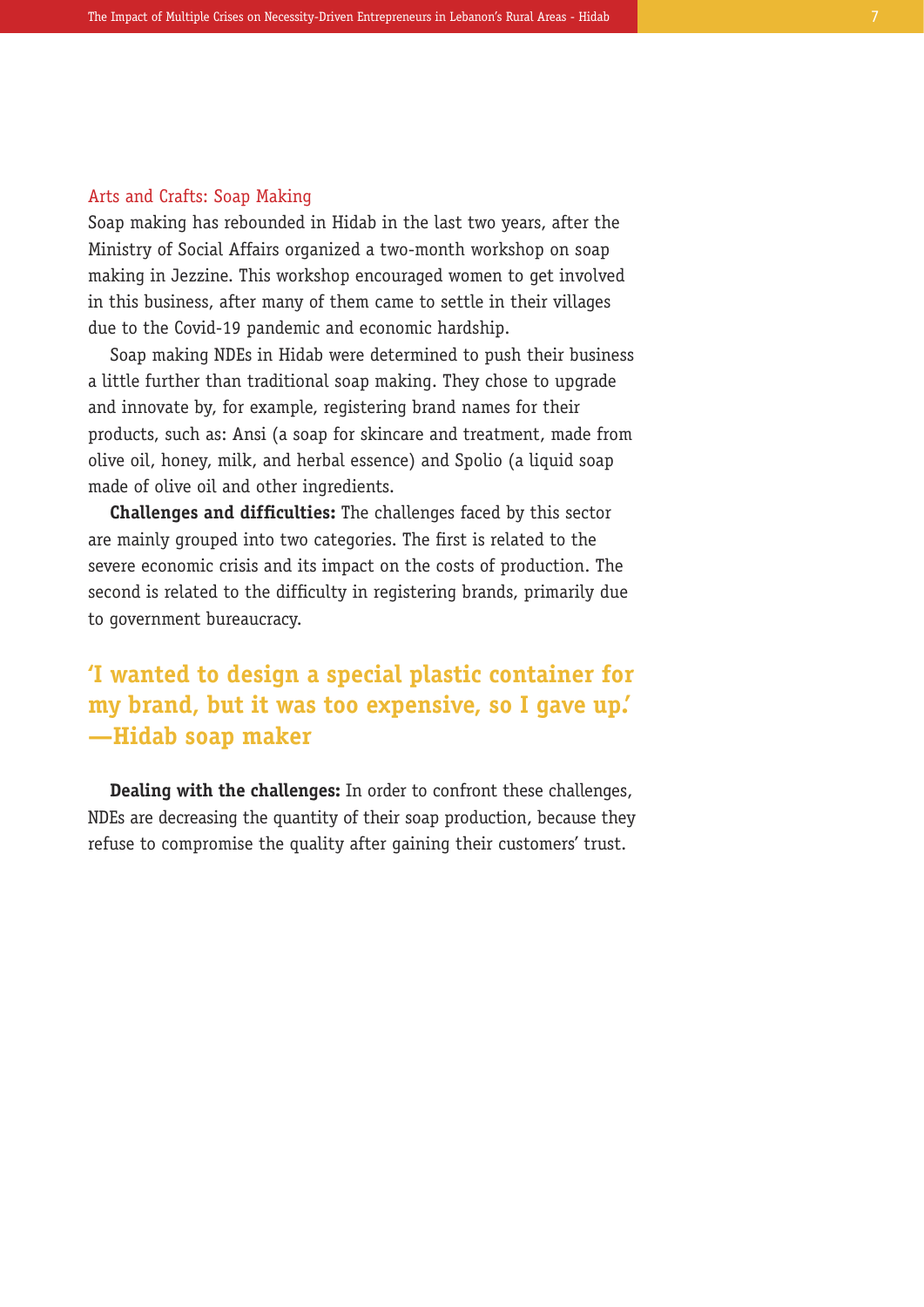**In their own words: Ansi brand creators' story of success**

*'I work hard, and always check the internet to come up with new ideas. I bought a machine to make embroidery on towels, so I wrap the soaps and deliver them in a beautiful package.'*

*'I participate in exhibitions, and sell in big quantities under another brand name, because mine is not yet registered.'*

*'I expanded my client base through social media, both in Lebanon and abroad.'*

*'I am pleased that over the course of three years, I reached a position where I can compete with Tripoli's Khan al Saboun (a major soap outlet).'*

*'We have to be creative and persistent to enhance our business.'* 

## **Needs and Demands of Each Sector II**

In addition to demanding that their basic rights as citizens be addressed, each sector had more specific requirements.

#### Agriculture

- $\blacksquare$  To have a broader plan, organized nationally, of all the crops that should be cultivated, in addition to the related products that should be manufactured.
- $\blacksquare$  To develop a plan for distribution of these products.
- $\blacksquare$  To map existing production, which can serve as a basis for establishing a commerce network.
- $\blacksquare$  To facilitate cooperation among all districts in the region.
- $\blacksquare$  To promote self-sufficiency in agriculture by encouraging municipalities to cultivate the wheat in their jurisdiction.
- To take advantage of the aromatic herbs in Hidab's mountains.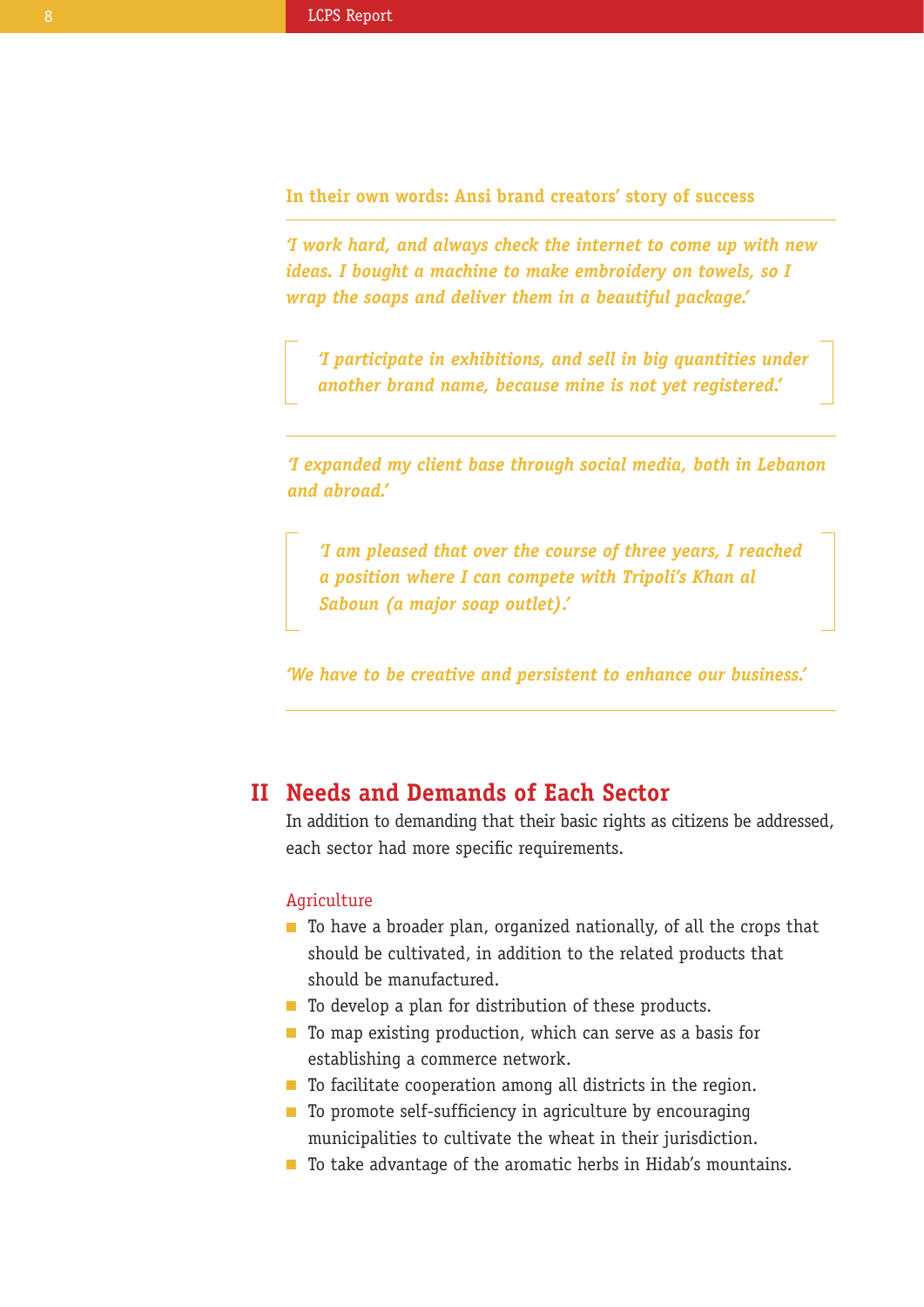#### Animal farms, livestock, and poultry

- **n** To promote animal and fodder self-sufficiency.
- To create big farms for goats and cows, and to produce dairy products.
- $\blacksquare$  To have the Ministry of Agriculture provide subsidized fodder in a timely fashion (the ministry, along with some NGOS have funded and distributed goats to farmers in Hidab, but many had to sell them, because they couldn't get subsidized fodder).
- $\blacksquare$  To promote the marketing of national products—this can be done by putting an association or company in charge of marketing, and to sell online trusted Lebanese products.

# **'This kind of support [subsidizing fodder] is critical. If you give me cows now, I won't take them. I don't have the money to feed them!' —Hidab farmer**

#### Food processing industry, homemade provisions, and distillation

- $\blacksquare$  To cultivate roses in tents for distillation.
- $\blacksquare$  To build a big distillation factory for all kinds of herbs and flowers.
- To promote new and advanced agricultural practices.
- $\blacksquare$  To promote pisciculture (fish farming) and aquaponics systems.
- $\blacksquare$  To encourage the planting of the Paulownia trees, which are a cheap source for wood.
- $\blacksquare$  To create Azolla pools, which produce a supplement added to fodder.
- To have access to electricity and power generators.

#### Arts and crafts (soap making)

- To establish a sewing factory.
- To mass produce glass containers.
- To renew related legislation.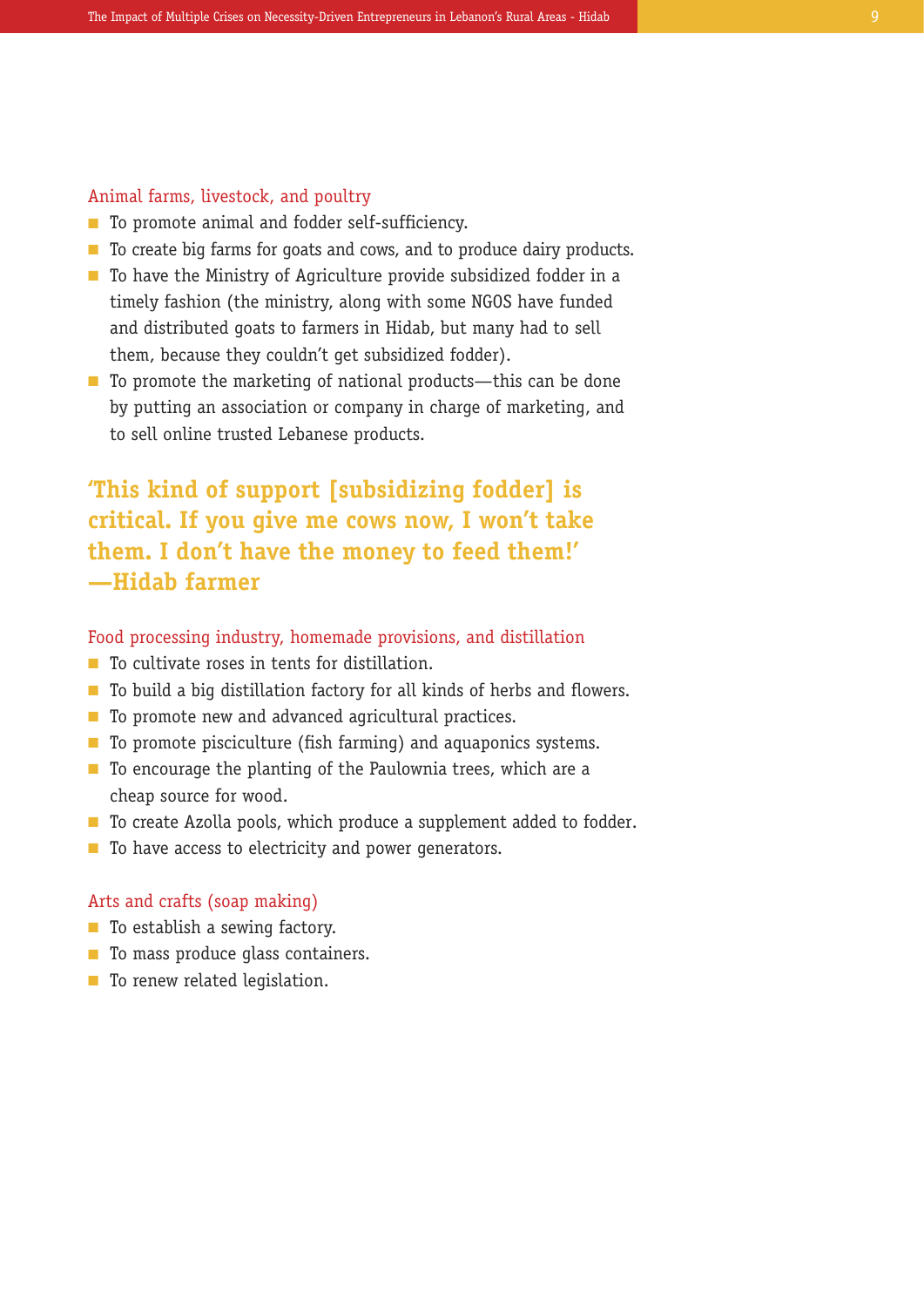# **Major Concerns III**

The unprecedented economic and financial crisis that the Lebanese people are enduring has led to a widespread sense of insecurity and uncertainty, including concerns about food and health security, an increase in crime and violence, an uncertain future, and above all, anxiety over their children's welfare.

It is worth noting that in Hidab (a predominantly Christian community), many expressed fear of being uprooted from their ancestral land, something that was not raised in the other rural areas studied, which were majority Muslim.

## **Policy Recommendations IV**

- $\blacksquare$  The promotion of a socially inclusive development policy: Government support programs should be focused on rural development, facilitating greater cooperation among small villages, thus lessening existing tensions. Inclusive development strategies require a sound commitment from policymakers at the local level to address marginalization and discrimination. Such policies are fundamental for creating a harmonized rural business environment that allows entrepreneurs to both serve—and benefit from—their local and regional communities.
- $\blacksquare$  The promotion of farmer associations and their integration across the food-processing value chains: Such a process involves the promotion of cooperation between the agricultural and other sectors (such as the food-processing industry), and across regions. The objective of such an approach is to encourage cooperation across the agri-food sector, to identify opportunities and remove barriers to new markets and financial resources, as well as to encourage simplified legal contracts and bilateral agreements.
- $\blacksquare$  It is equally important to promote cooperation between local farmers of organic products and other public and private institutions and businesses, like schools, hospitals, gyms, and nutrition centers.
- $\blacksquare$  As for the distillation sector, it is important to forge a connection between rural areas and downstream distilleries.
- $\blacksquare$  Equally important, is creating a linkage between rural businesses and end-users, such as manufacturer and exporters.
- Capacity-building programs, including technical and vocational education and training in arts and crafts, marketing, agriculture, and apiculture.